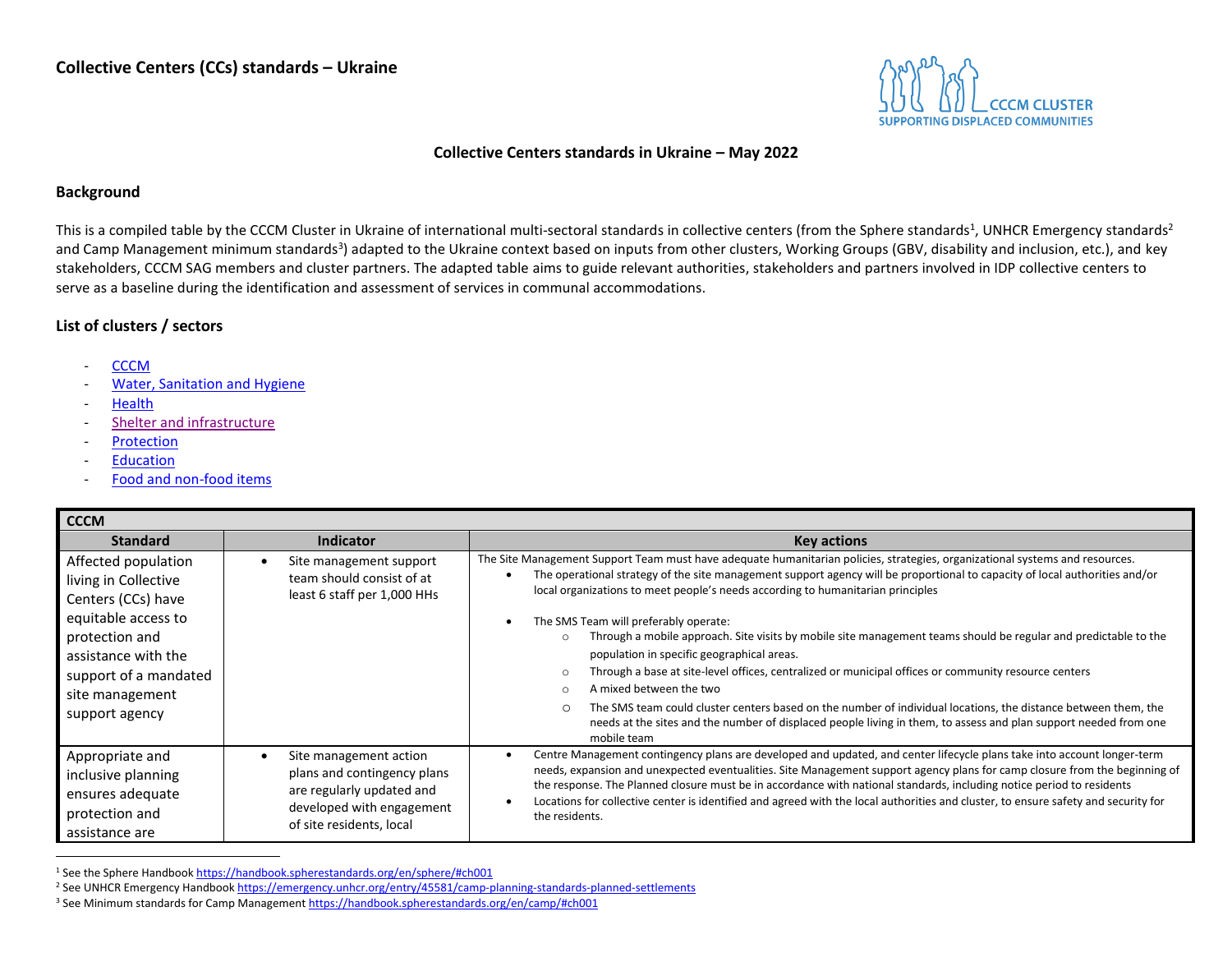

| provided throughout<br>the Collective Centre<br>lifecycle, from set-up<br>to closure.                                    | authorities and all relevant<br>stakeholders                                                                                                                                                                                                                                                                                                                                                                                                                                                                                                                                                                                    | The Site management support agency inform, consult, coordinate, involve and report to all the key stakeholders (authorities,<br>host community members, services providers and people affected by the emergency) on planning and implementation of<br>activities to build effective partnerships.<br>Transitional / durable solutions under discussion/in process<br>٠                                                                                                                                                                                                                                                                                                                                                                                                                                                                                                                                                                                                                                                                                                                                                                                                                                                                                                                                                                                                                                                                                                                       |
|--------------------------------------------------------------------------------------------------------------------------|---------------------------------------------------------------------------------------------------------------------------------------------------------------------------------------------------------------------------------------------------------------------------------------------------------------------------------------------------------------------------------------------------------------------------------------------------------------------------------------------------------------------------------------------------------------------------------------------------------------------------------|----------------------------------------------------------------------------------------------------------------------------------------------------------------------------------------------------------------------------------------------------------------------------------------------------------------------------------------------------------------------------------------------------------------------------------------------------------------------------------------------------------------------------------------------------------------------------------------------------------------------------------------------------------------------------------------------------------------------------------------------------------------------------------------------------------------------------------------------------------------------------------------------------------------------------------------------------------------------------------------------------------------------------------------------------------------------------------------------------------------------------------------------------------------------------------------------------------------------------------------------------------------------------------------------------------------------------------------------------------------------------------------------------------------------------------------------------------------------------------------------|
| Site management<br>teams have the<br>operational and<br>technical capacity to<br>manage the site                         | 100% of site management<br>$\bullet$<br>staff who have signed a Code<br>of Conduct stating their<br>commitment to respect and<br>foster humanitarian<br>standards and the rights of<br>beneficiaries<br>90% of site management staff<br>$\bullet$<br>(including from local<br>authorities and local<br>organization) who have<br>completed adequate training<br>related to their role<br>Measures to prevent, report,<br>investigate and impose<br>sanctions against<br>perpetrators of SEA are in<br>place and are known by all<br>staff involved in activities in<br>the site, as well as by the<br>population residing in it | Balance the proportion of female and male personnel to reflect communities and their needs.<br>Site management team staff (including from local authorities and local organization) are trained on CCCM, Minimum Standards<br>in Camp Management and other relevant topics such as humanitarian principles, Code of Conduct, PSEA, Protection<br>Mainstreaming including GBV and anti-trafficking<br>Core CCCM training for all site management staff must be contextualized, translated into relevant languages and adapted to the<br>$\bullet$<br>context. Core training modules should include at a minimum: roles and responsibilities; participation; providing information and<br>listening back (accountability); humanitarian principles and Protection Principles; coordination; site improvement and planning;<br>and site closure (with reference to technical standards including Sphere or local building codes where appropriate)<br>Identify dedicated focal points and raise awareness about Prevention of Sexual Exploitation and Abuse (PSEA)<br>$\bullet$<br>Provide clear information on the fact that beneficiaries do not have to provide services or favors in exchange for receiving<br>services or accessing facilities<br>Trainings for local authorities are coordinated with other relevant stakeholders operating in the same geographic area<br>Collective Center Targeting and selection is conducted in agreement with the local authorities and the cluster |
| All personal<br>information collected<br>from site populations<br>is appropriately<br>gathered, stored and<br>used       | A specific consent and<br>$\bullet$<br>confidentiality protocol is<br>agreed and in place for all<br>stakeholders operating at the<br>site<br>Information-sharing practices<br>are agreed and in place for all<br>stakeholders operating at the<br>site                                                                                                                                                                                                                                                                                                                                                                         | Ensure that proper procedures are in place to secure the data, including safe and locked rooms, electronic backups, passwords<br>and access restrictions to sensitive data. Confidential documents should be clearly marked. Where necessary, personal<br>information should be removed or replaced with a code to protect anonymity<br>Clear procedures should be in place for information to be protected or destroyed in the event of evacuation or withdrawal<br>Coordinate all site organizations to develop a site-level agreed data sharing and protection protocol, including defining consent<br>and information sharing.<br>Reference OCHA Data Information Sensitivity Classification for Ukraine                                                                                                                                                                                                                                                                                                                                                                                                                                                                                                                                                                                                                                                                                                                                                                                 |
| The residents are able<br>to participate<br>meaningfully in<br>decision-making<br>related to the<br>management of the CC | 80% of the site population<br>$\bullet$<br>who are satisfied with the<br>opportunities they have to<br>influence site decisions                                                                                                                                                                                                                                                                                                                                                                                                                                                                                                 | People with specific needs, including women and girls, are provided with means to meaningfully engage<br>The residents comply with the agreed and participatorily developed CC code of conduct<br>There are separate mechanisms put in place to allow people with specific needs to participate (by gender, age, disability, etc.)<br>Promote meaningful participation and leadership of women and LGBTQ+ persons and their organizations                                                                                                                                                                                                                                                                                                                                                                                                                                                                                                                                                                                                                                                                                                                                                                                                                                                                                                                                                                                                                                                    |
| Information needs of<br>the residents are                                                                                | Appropriate modes of<br>$\bullet$<br>dissemination are used to<br>share key messages                                                                                                                                                                                                                                                                                                                                                                                                                                                                                                                                            | Information needs and languages of CC residents have been assessed integrating gender, age, and intersectional perspectives<br>Information about onwards journey locations is accessible and up to date for people wanting to leave the CC                                                                                                                                                                                                                                                                                                                                                                                                                                                                                                                                                                                                                                                                                                                                                                                                                                                                                                                                                                                                                                                                                                                                                                                                                                                   |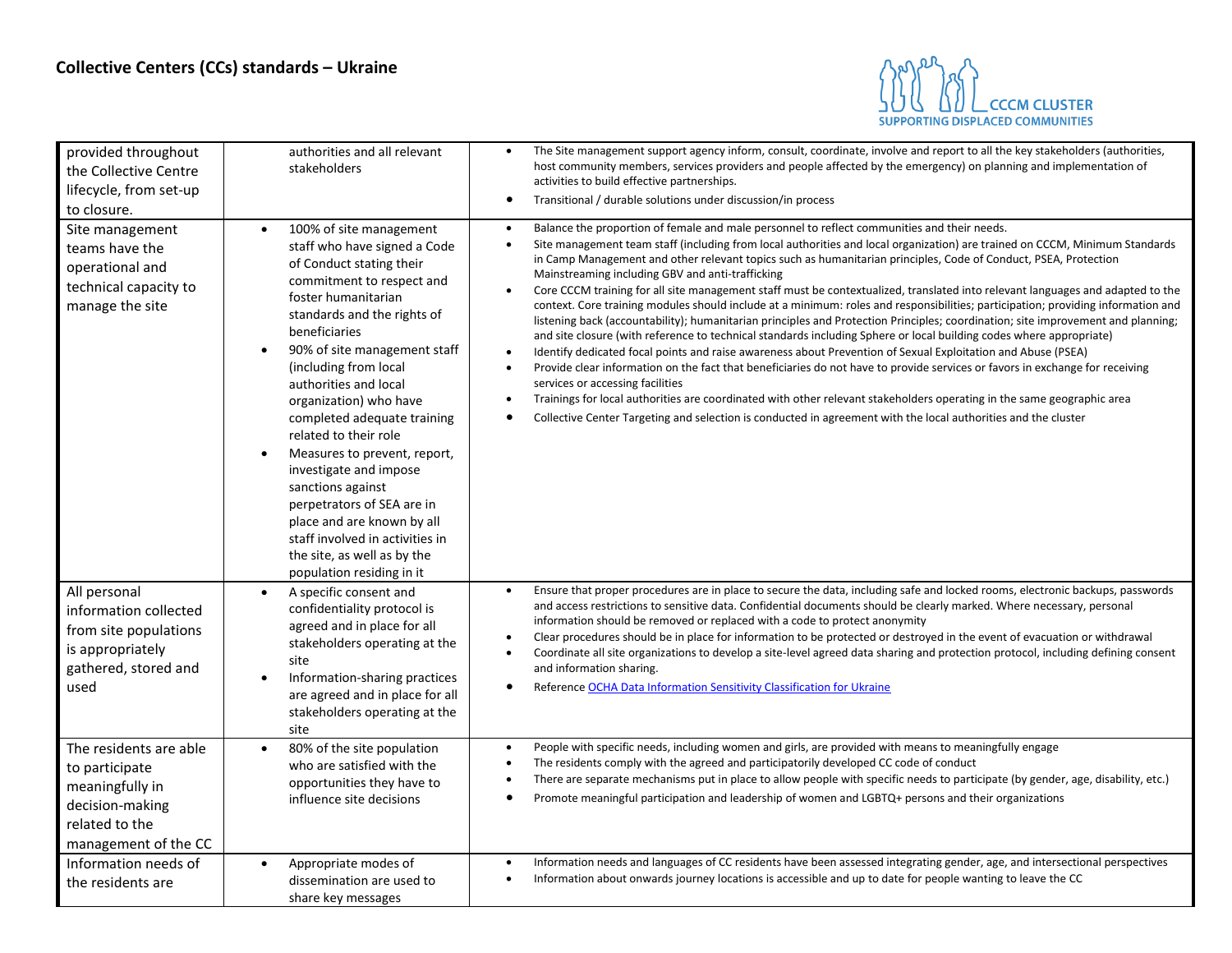

| identified and met in a<br>timely manner. Key<br>messages are<br>developed to address<br>them, shared in<br>appropriate<br>language(s) through<br>relevant and trusted<br>channels | Key messages are agreed and<br>$\bullet$<br>developed with all relevant<br>stakeholders including center<br>residents                                                                                                                                                                                                                                                                                                                     | Communication tools are designed based on resident profile, in accessible and gender-responsive formats, languages and<br>$\bullet$<br>multiple communication channels<br>Information dissemination systems are in place and mass information campaigns are conducted integrating gender, age and<br>$\bullet$<br>diversity components<br>Residents know what basic and specific needs services and assistance are available and how to access them<br>٠<br>Protection/GBV/anti-trafficking-related messages on how to report risks and where to access care and support services (referral<br>$\bullet$<br>pathways) are placed in visible and accessible locations and are translated                                                                                                                                                                                                                                                                                                                                                                                                                             |
|------------------------------------------------------------------------------------------------------------------------------------------------------------------------------------|-------------------------------------------------------------------------------------------------------------------------------------------------------------------------------------------------------------------------------------------------------------------------------------------------------------------------------------------------------------------------------------------------------------------------------------------|---------------------------------------------------------------------------------------------------------------------------------------------------------------------------------------------------------------------------------------------------------------------------------------------------------------------------------------------------------------------------------------------------------------------------------------------------------------------------------------------------------------------------------------------------------------------------------------------------------------------------------------------------------------------------------------------------------------------------------------------------------------------------------------------------------------------------------------------------------------------------------------------------------------------------------------------------------------------------------------------------------------------------------------------------------------------------------------------------------------------|
| CC Residents have<br>access to safe and<br>responsive<br>mechanisms to handle<br>feedback and<br>complaints to service<br>providers                                                | 90% of site population aware<br>$\bullet$<br>of feedback and<br>complaints mechanisms and<br>know how to access them                                                                                                                                                                                                                                                                                                                      | Harmonized multilingual and multichannel feedback and complaint mechanisms are in place, including information on SEA<br>reporting channels<br>As necessary, coordinate or consolidate different mechanisms from service providers<br>Ensure the mechanism(s) is able to maintain confidentiality<br>Ensure ability of people to access information and express despite disabilities<br>Update standard operating procedures as required, for example, changed service levels<br>Raise awareness among the site population, both displaced and host, of PSEA and how to report incidents<br>$\bullet$<br>Monitor that the feedback and complaints mechanism(s) is functioning. If necessary, follow up directly with service providers if<br>$\bullet$<br>the residents fail to get a response from an individual agency mechanism                                                                                                                                                                                                                                                                                  |
| Inclusive and<br>representative<br>governance structures<br>are accountable to and<br>have the capacity to<br>meet the needs of the<br>site population                             | 90% of the site population<br>$\bullet$<br>who feel they are<br>represented by and through<br>the site governance structure                                                                                                                                                                                                                                                                                                               | Functional community self-governing committees with all-inclusive and gender- and youth-balanced participation<br>$\bullet$<br>Community focal points and committees are identified or established in a participatory way, including from marginalized<br>$\bullet$<br>language communities and communities surrounding the CCs<br>Women, LGBTIQ+ persons, and other at-risk groups actively involved in community-based camp governance structures<br>Terms of Reference and Code of Conduct for committees are participatorily developed and translated into relevant languages in<br>$\bullet$<br>place, involvement of residents and host community<br>Focal points / committees are trained on relevant topics, such as Site Management & Coordination components (collective site<br>٠<br>management and coordination, conflict resolution, first aid, fire prevention, gender equality in humanitarian action, PSEA, GBV<br>and trafficking Risk Mitigation, how to safely handle disclosures of GBV and where to make referrals etc.)                                                                       |
| All CC residents live in<br>a dignified<br>environment that is<br>safe and secure from<br>harm or violence                                                                         | % of recommended<br>$\bullet$<br>mitigation actions from safety<br>audit directly integrated into<br>site maintenance and<br>improvement plans (or<br>addressed with site<br>maintenance activities)<br>Fire prevention and first aid<br>$\bullet$<br>equipment available - 1 FA kit<br>+ fire extinguishing system /<br>CC (1 kg of extinguishing<br>agent per 25 m2 of area)<br>Presence of safety devices<br>(such as smoke and carbon | With service providers, site planners and community governance structures, undertake regular observational and safety audits<br>$\bullet$<br>of the site, evaluating both physical infrastructure (including privacy concerns) and community behavior<br>Develop a response plan to address "red flags" found during safety audits<br>$\bullet$<br>Regularly check on site security and the well-being of women, girls and other at-risk groups to ensure the risks of GBV and<br>trafficking are proactively mitigated<br>Care and maintenance of the site's infrastructure are ensured, including through community-based projects<br>$\bullet$<br>Projects are implemented by residents in CCs with the involvement of the surrounding communities<br>$\bullet$<br>Promote equal distribution between women and men of care work, maintenance, and food preparation in the CC<br>HLP due diligence process are conducted at Collective Centre selection stage, to prevent evictions<br>$\bullet$<br>Evacuation pathways with a proper ventilation arrangements and related information disseminated<br>$\bullet$ |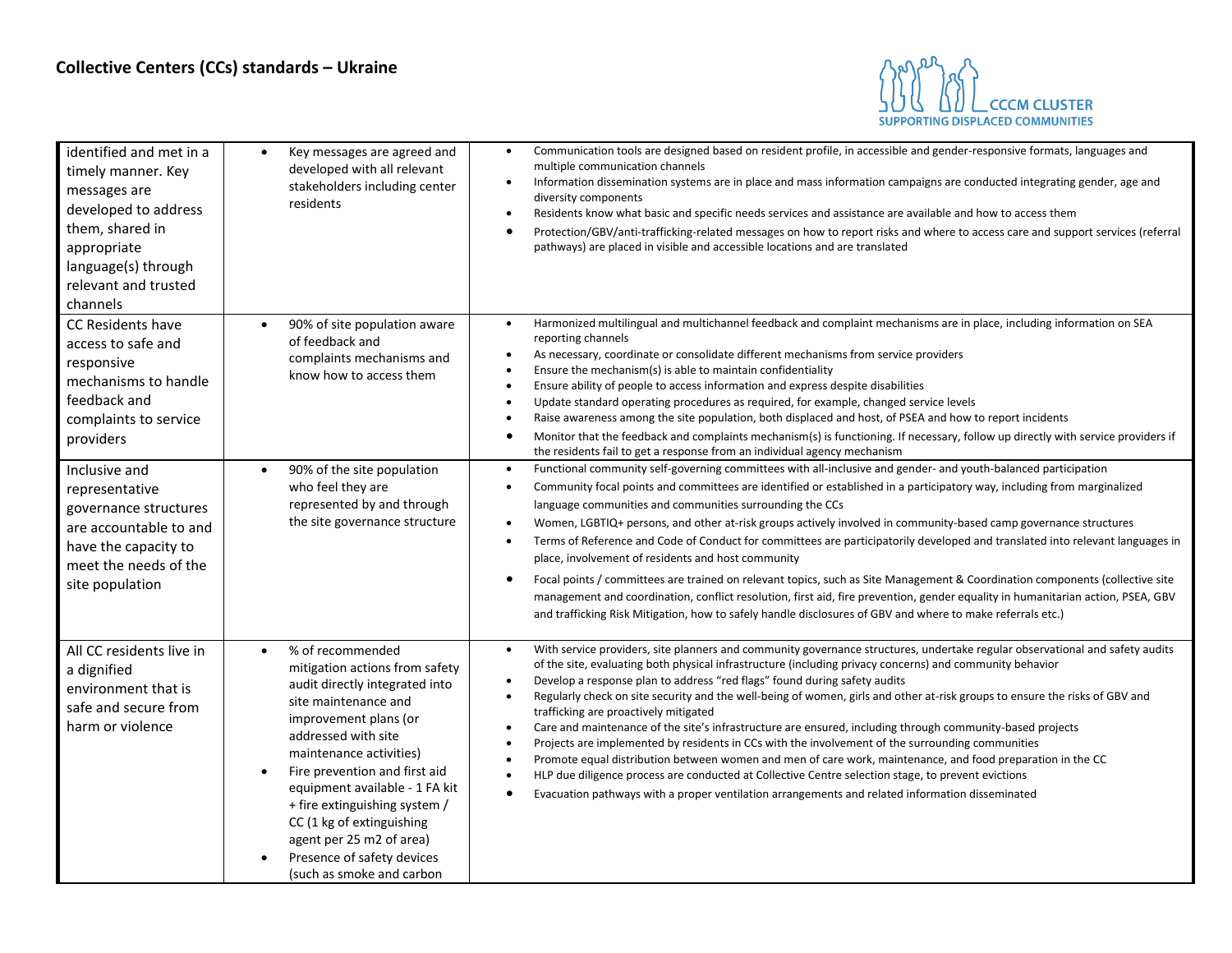

|                                                                                                       | monoxide alarms, stair gates<br>and window guards)                                                                                                                             |                                                                                                                                                                                                                                                                                                                                                                                                                                                                                                                                                                                                                                                                                                                                                                                                                                                                                                                                                                                                                                                  |
|-------------------------------------------------------------------------------------------------------|--------------------------------------------------------------------------------------------------------------------------------------------------------------------------------|--------------------------------------------------------------------------------------------------------------------------------------------------------------------------------------------------------------------------------------------------------------------------------------------------------------------------------------------------------------------------------------------------------------------------------------------------------------------------------------------------------------------------------------------------------------------------------------------------------------------------------------------------------------------------------------------------------------------------------------------------------------------------------------------------------------------------------------------------------------------------------------------------------------------------------------------------------------------------------------------------------------------------------------------------|
| All CC residents have<br>an environment that is<br>physically, socially and<br>culturally appropriate | % of the site population,<br>$\bullet$<br>including host communities,<br>indicating that the site<br>reflects their needs, safety<br>and priorities                            | The Site Management Support Team ensures that all stakeholders, including the site population and host communities,<br>participate in developing the CC plan. The SMS team supports residents and host communities to influence site planning and site<br>improvement decision-making through participatory methods such as assessment, consultative meetings, focus group<br>discussions and go-and-see visits. People with specific needs and marginalized groups should be consulted to make sure the site<br>plan reflects and addresses their needs.<br>How resident use the spaces in the Collective Centre on a daily basis will vary based on the phase of the emergency and time of<br>$\bullet$<br>day or year and will likely change over time. The SMS team must understand the everyday practices of the site residents can<br>become a key factor in meeting their needs and ensuring safety and dignity for all residents across the site.                                                                                        |
|                                                                                                       |                                                                                                                                                                                | Where possible, MHPSS activities should be implemented within the CC. These should be participatorily devised and supported<br>by the SMS agency, with particular focus on children and youth                                                                                                                                                                                                                                                                                                                                                                                                                                                                                                                                                                                                                                                                                                                                                                                                                                                    |
| Services are<br>coordinated to meet<br>the needs of the<br>residents and host<br>populations          | Coordination meetings<br>$\bullet$<br>include all stakeholders or<br>stakeholder groups                                                                                        | Coordination mechanisms are in place<br>The Site Management Support Team supports site/area-level coordination by convening and connecting various stakeholders, including<br>community members (both displaced and host communities), and to strengthen/establish communication and coordination mechanism(s).<br>This includes:<br>-act as a focal point for all activities and issues taking place across the collective Centre<br>$\bullet$<br>-map all stakeholders (who, what, where) and help agree and clearly set out how tasks will be divided between them.<br>-maintain open communication and coordination channels with the relevant national and local authorities.<br>$\bullet$<br>-Establish and maintain good relations with host populations, supporting them to participate in work and activities across the<br>site.<br>-advocate that the search for durable solutions is included in all actions done with and for the site population<br>$\bullet$                                                                      |
| The residents' needs<br>are monitored and<br>reported through<br>established systems                  | Site indicators are agreed<br>$\bullet$<br>with partners                                                                                                                       | SMAs need to have a leading role in what information is being collected in the site to be informed and highlight the gaps, needs and<br>capacities of the population. This includes:<br>service mapping is conducted and updated on a regular basis<br>$\bullet$<br>understand standards for safety, protection and dignity, noting the role of other sectors in setting those standards.<br>$\bullet$<br>make sure essential services are placed in settlements in a way that follows those standards.<br>provide regular updates on work plans, the ability to meet minimum standards and responding to changes in the site.<br>$\bullet$<br>site monitoring is in place and regularly updated to monitor population size and disaggregation (age, gender, diversity and<br>specific needs of people hosted in the site), movements (new arrivals and departures) within the CCs<br>$\bullet$<br>inter-cluster site level data collection exercises are regularly carried out                                                                  |
| People in need are<br>referred to specialized<br>service providers                                    | Functioning referral pathways<br>$\bullet$<br>are in place to ensure that<br>people with specific or<br>specialized needs receive the<br>assistance and protection<br>required | Multi-sector referral mechanisms is established<br>$\bullet$<br>Build awareness for the site population and all organizations working in the site of critical referral pathways for health services,<br>$\bullet$<br>GBV, child protection and other protection services<br>Minimize overlap between service providers and help streamline referral pathways<br>Train SMA staff in critical referral pathways and ensure staff know how to appropriately and ethically advise people on how to<br>access them<br>Make sure follow-up procedures on referrals are in place, for example through a referrals database.<br>$\bullet$<br>Share any updated case management protocols (such as child protection and GBV) with all relevant partners<br>Self-community governance structures or representatives to play a key role in referrals as appropriate (subject to relevant<br>$\bullet$<br>training)<br>Information about options and support for relocation / other options, adjusted to the different needs of gender, age and<br>diversity |
| Site populations<br>continue to receive<br>appropriate and timely<br>support and service              | Community and partner<br>$\bullet$<br>consultations are used to<br>develop and share                                                                                           | In case of handover:<br>is critical to build capacity of the incoming SMAs (may be humanitarian organizations, government authorities or community<br>groups) and provide time for technical support and overlap between senior staff and new agency staff coming in to complete<br>activities and consultations.                                                                                                                                                                                                                                                                                                                                                                                                                                                                                                                                                                                                                                                                                                                                |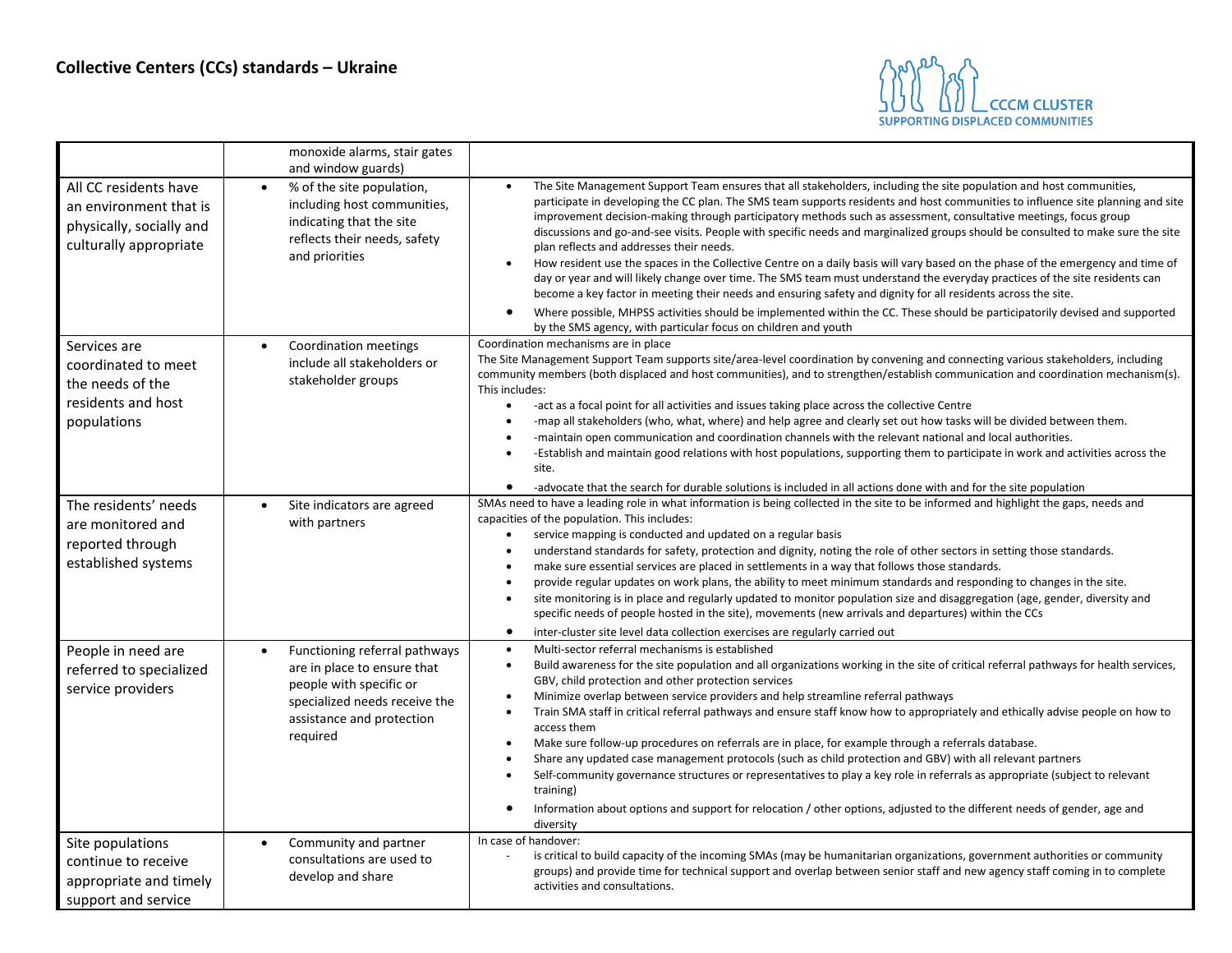

| provision during<br><b>Collective Centre</b><br>management<br>transition period or<br>closure                                                    | transition/handover or<br>closure plans                                                     | -for planned handovers, capacity and expertise of the incoming SMA can be assured, and capacity plans and activities put in<br>place if needed. For more rapid handovers, the CCCM cluster coordinator and the cluster lead agency may have a role in making<br>sure capacity plans are rolled out in incoming SMAs.<br>In case of closure:<br>-consultation with women, girls, men, boys, LGBTIQ+ persons and persons with disabilities on preferred durable solutions<br>-provide verified multilingual information in text and speech (and sign) on options available, via preferred channels<br>site closure plans must be in place, participatorily developed and adapt to the context.<br>-Involve site governance structures and leadership in the planning and implementation of closure.<br>-Seek solutions for vulnerable people to be absorbed into any social safety net should site services suddenly be reduced or<br>withdrawn.<br>-Ensure feedback and complaints mechanisms remain available to the affected population.<br>Environmental concerns are assessed, mitigated, and monitored. |
|--------------------------------------------------------------------------------------------------------------------------------------------------|---------------------------------------------------------------------------------------------|-------------------------------------------------------------------------------------------------------------------------------------------------------------------------------------------------------------------------------------------------------------------------------------------------------------------------------------------------------------------------------------------------------------------------------------------------------------------------------------------------------------------------------------------------------------------------------------------------------------------------------------------------------------------------------------------------------------------------------------------------------------------------------------------------------------------------------------------------------------------------------------------------------------------------------------------------------------------------------------------------------------------------------------------------------------------------------------------------------------|
|                                                                                                                                                  |                                                                                             | -Agree with the host community and authorities what they would like to see happen to the premises once the collective center<br>has been closed                                                                                                                                                                                                                                                                                                                                                                                                                                                                                                                                                                                                                                                                                                                                                                                                                                                                                                                                                             |
| Unplanned (including<br>forced eviction) and<br>spontaneous closure is<br>anticipated and its<br>impact on residents<br>managed and<br>mitigated | % of protection and security<br>issues related to closure that<br>are reported and referred | HLP due diligence process are conducted at Collective Centre selection stage and land tenure is monitored throughout the<br>Collective Centre lifecycle to prevent evictions<br>Ensure residents have access to basic services.<br>Coordinate with service providers to relocate or reprovision services<br>Advocate on behalf of site populations to maintain services<br>Work with local and national authorities and other stakeholders to find alternative accommodation solutions for residents<br>affected by the closure<br>Make sure accommodation for people with specific needs is adapted to meet those needs<br>Use or adapt existing information-sharing mechanisms to inform the site population and service providers about what is<br>happening and why<br>Ensure feedback and complaints mechanisms remain available to the affected population                                                                                                                                                                                                                                            |

<span id="page-4-0"></span>

| <b>Water, Sanitation and Hygiene</b>                                                                                                                             |                                                                                                                                                                                                                                                                                                                                                                                                                                                                                                              |                                                                                                                                                                                                                                                                                                                                                                                                                                                                                                                                                                                                                                                                                                                                                                                                                                                                                                                                                                                                                                                                                                                                                                                                                                                                                                                                                                          |
|------------------------------------------------------------------------------------------------------------------------------------------------------------------|--------------------------------------------------------------------------------------------------------------------------------------------------------------------------------------------------------------------------------------------------------------------------------------------------------------------------------------------------------------------------------------------------------------------------------------------------------------------------------------------------------------|--------------------------------------------------------------------------------------------------------------------------------------------------------------------------------------------------------------------------------------------------------------------------------------------------------------------------------------------------------------------------------------------------------------------------------------------------------------------------------------------------------------------------------------------------------------------------------------------------------------------------------------------------------------------------------------------------------------------------------------------------------------------------------------------------------------------------------------------------------------------------------------------------------------------------------------------------------------------------------------------------------------------------------------------------------------------------------------------------------------------------------------------------------------------------------------------------------------------------------------------------------------------------------------------------------------------------------------------------------------------------|
| <b>Standard</b>                                                                                                                                                  | <b>Indicators</b>                                                                                                                                                                                                                                                                                                                                                                                                                                                                                            | <b>Key actions / Recommendations</b>                                                                                                                                                                                                                                                                                                                                                                                                                                                                                                                                                                                                                                                                                                                                                                                                                                                                                                                                                                                                                                                                                                                                                                                                                                                                                                                                     |
| All residents have safe and<br>equitable access to a sufficient<br>quantity of water for drinking,<br>cooking and personal,<br>menstrual and domestic<br>hygiene | At least 15 litres per person per day if<br>stay is more than one day<br>(At least 3 litres per person per day if<br>stay is limited to day-time)<br>Water point is located less than 50m<br>away from HHs housing units. The path<br>to the point is well-lit, accessible, and<br>safe for all gender groups in their<br>diversity, particularly for pregnant<br>women and persons with difficulties to<br>move around or see.<br>Water is available at all times (no<br>-<br>shortages / ration in the CC) | WASH actors should systematically implement accessibility and safety audits for WASH infrastructure in<br>communal sites considering gender, age, and diversity dimensions<br>In sites where universal design for access to WASH infrastructure is not feasible, as it would require<br>significant structural work to existing buildings, WASH actors must provide reasonable accommodation for<br>pregnant women and people with disabilities<br>Exceptions to providing reasonable accommodation should be justified in line with the IASC Guidance<br>Inclusion of Persons with Disabilities in Humanitarian Action (Annex 19)<br>Reasonable accommodation should be informed by rapid consultations with people with disabilities.<br>Reasonable accommodation should also extend to the provision of multilingual information, inclusion in<br>hygiene promotion activities, and the contents of hygiene kits including for menstrual hygiene<br>management (MHM)<br>WASH actors should consider that some persons might need additional amounts because of specific<br>hygiene needs. Allow access to additional bucket, amounts of water<br>WASH actors should systematically consult women girls, LGBTIQ+ persons and other groups at barriers to<br>access, needs and heighted risk, to understand inclusion and safety concerns and implement their inclusive |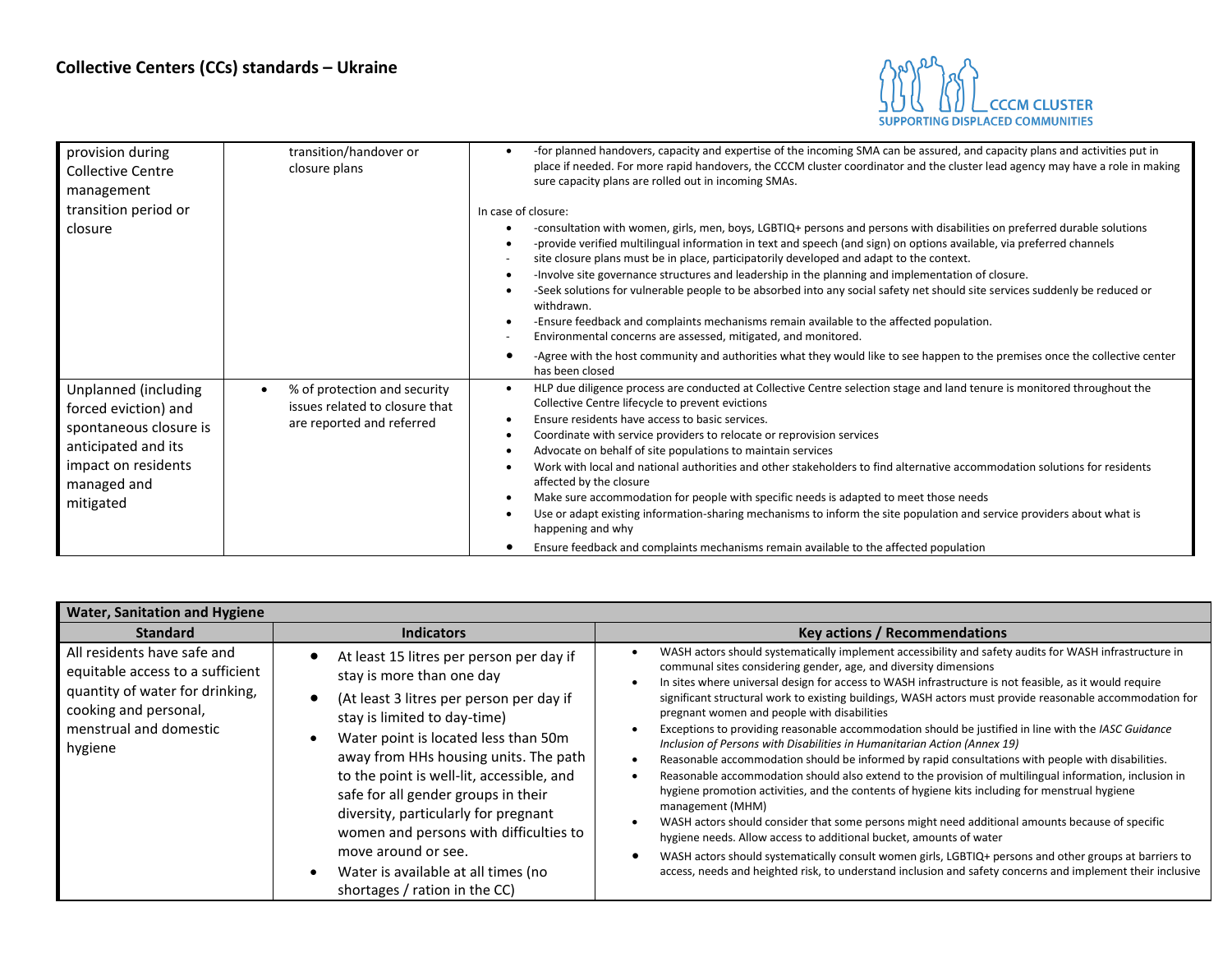

|                                                                                                                                                 |                                                                                                                                                                                                                | and risk mitigation recommendations. Refer to the IASC Gender Handbook, IASC GBV Guidelines and<br>Menstruation & emergencies for guidance                                                                                                                                                                                                                                                                                                                                                                                                                                                                                                                                                                                                                                                     |
|-------------------------------------------------------------------------------------------------------------------------------------------------|----------------------------------------------------------------------------------------------------------------------------------------------------------------------------------------------------------------|------------------------------------------------------------------------------------------------------------------------------------------------------------------------------------------------------------------------------------------------------------------------------------------------------------------------------------------------------------------------------------------------------------------------------------------------------------------------------------------------------------------------------------------------------------------------------------------------------------------------------------------------------------------------------------------------------------------------------------------------------------------------------------------------|
| Water of sufficient quality<br>available (specify water source)                                                                                 | <10 CFU/100ml at point of delivery<br>$\bullet$<br>(unchlorinated water)<br>≥0.2-0.5mg/l FRC at point of delivery<br>$\bullet$<br>of delivery (chlorinated water)<br>Turbidity of less than 5 NTU<br>$\bullet$ | Partners are required to consult relevant water company before starting Water trucking supply, spring,<br>connection to the municipality network<br>Good water quality has been provided by the Water authority in Ukraine<br>Household Water treatment and Water treatment unite should only be considered as a last resort and<br>should be backed up by a technical assessment<br>Online chlorination in Urban water networks could be an option in case low FRC has been noticed<br>Consideration for protecting surface water quality should be included in the planning stage (Water Safety<br>٠<br>planning)                                                                                                                                                                            |
| There are enough, well-lit and<br>secure latrines in the CC                                                                                     | Maximum 20 persons per latrine,<br>$\bullet$<br>separation by sex, and by children-<br>adults, if possible                                                                                                     | Presence of lock on the door including on cubicles, well lighting, maintenance of latrines ensured<br>$\bullet$<br>Gender divided accessible latrines including consideration for MHM<br>Inclusive latrines design should be available for pregnant women and persons with difficulties to move<br>around, see and their support person<br>Handwashing point with soap should be available at latrine locations<br>$\bullet$<br>Partners / administration of the facility are responsible to ensure process/protocol are in place for latrine<br>maintenance and cleanliness<br>All people involved in sanitation/maintenance should be provided with adapted protective clothing<br>Complaints about lack of privacy in latrines or washing facilities are monitored / addressed<br>$\bullet$ |
| All showers should be safe and<br>secured facilities for all<br>residents                                                                       | Showers are available and functional<br>$\bullet$<br>with hot water and locks on doors<br>Sex-divided accessible showers<br>$\bullet$                                                                          | There are available showers for persons with difficulties to move around, see and their support person                                                                                                                                                                                                                                                                                                                                                                                                                                                                                                                                                                                                                                                                                         |
| There are designated areas for<br>the residents to dispose of<br>garbage, including discrete<br>disposal of used menstrual<br>hygiene materials | At least 100L garbage disposal per 10<br>$\bullet$<br><b>HHs</b><br>A 2.5-person maintenance team<br>should be available per 1,000 persons                                                                     | All people handling solid waste should be provided with adapted protective clothing<br>$\bullet$<br>There's clearly agreed on solid waste management process on site that include liaising with municipality and<br>$\bullet$<br>agree on collection schedule, have clearly marked waste collection points, etc.<br>٠<br>Implement reuse, re-purposing or recycling of solid waste by the community                                                                                                                                                                                                                                                                                                                                                                                            |
| There is a functioning drainage<br>system                                                                                                       | No stagnant water observed in and<br>$\bullet$<br>around the CC<br>Drainage channels are cleaned and<br>$\bullet$<br>able to manage grey water                                                                 | Existing trenches to prevent flooding                                                                                                                                                                                                                                                                                                                                                                                                                                                                                                                                                                                                                                                                                                                                                          |
| Black water is managed                                                                                                                          | Latrines connected to a pit, municipal<br>$\bullet$<br>sewage system<br>Absence of feces in/around the<br>collective center<br>Absence of source of contamination                                              | Desludging of latrines pit has been planned in coordination with relevant municipal sewage company<br>Consideration for protecting underground water quality should be included in the planning stage<br>(sanitation safety planning)                                                                                                                                                                                                                                                                                                                                                                                                                                                                                                                                                          |
| People have safe and inclusive<br>hygiene practices, including<br>menstrual hygiene                                                             | Hand-washing options, available soap,<br>$\bullet$<br>good practices (food covered, no<br>presence of feces, water containers<br>covered)                                                                      | Persons with specific hygiene needs are identified and provided with support<br>$\bullet$<br>Access to menstrual hygiene-related materials (e.g. sanitary supplies for women and girls of reproductive<br>age; washing facilities that allow laundry of menstrual cloth)<br>Hygiene promotion information and activities available on a regular basis and messages are disability,<br>٠<br>language, age and gender sensitive at a minimum. Refer to the IASC Gender Handbook, IASC GBV<br>Guidelines and Menstruation & emergencies for guidance                                                                                                                                                                                                                                              |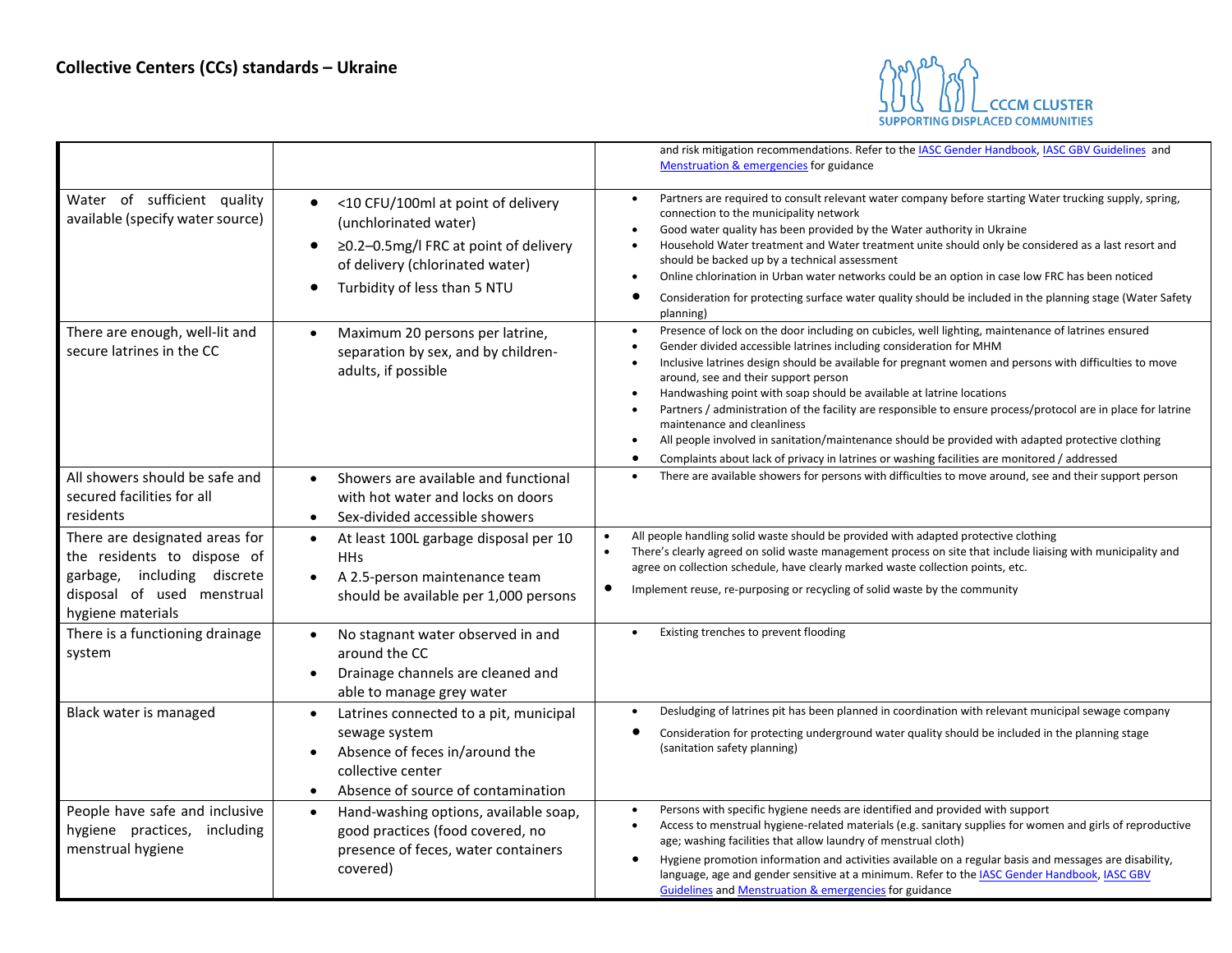

<span id="page-6-0"></span>

| <b>Health</b>                                                                                                                                                                                           |                                                                                                                                                                                                                                                                                                                                                                                                                              |                                                                                                                                                                                                                                                                                                                                                                                                                                                                                                                                                                                                                                                                               |  |
|---------------------------------------------------------------------------------------------------------------------------------------------------------------------------------------------------------|------------------------------------------------------------------------------------------------------------------------------------------------------------------------------------------------------------------------------------------------------------------------------------------------------------------------------------------------------------------------------------------------------------------------------|-------------------------------------------------------------------------------------------------------------------------------------------------------------------------------------------------------------------------------------------------------------------------------------------------------------------------------------------------------------------------------------------------------------------------------------------------------------------------------------------------------------------------------------------------------------------------------------------------------------------------------------------------------------------------------|--|
| <b>Standard</b>                                                                                                                                                                                         | <b>Indicators</b>                                                                                                                                                                                                                                                                                                                                                                                                            | <b>Key actions / Recommendations</b>                                                                                                                                                                                                                                                                                                                                                                                                                                                                                                                                                                                                                                          |  |
| People living in the collective sites have<br>access to functioning quality priority health<br>services that are free of charge and<br>accessible, including sexual and reproductive<br>health services | healthcare facility per 10,000 people<br>18 inpatient beds per 10,000 people<br>1-2 community health workers per 1,000 people<br>Access to skilled birth attendants for pregnant<br>$\bullet$<br>women; referral system for obstetric<br>emergencies<br>There is 24/7 possibility of transport to the<br>$\bullet$<br>nearest hospital for emergency cases<br>There is access to nearby medical staff if needed<br>$\bullet$ | Mobile clinic, health point or nearby hospital, access to pharmaceuticals,<br>anti-retroviral (ARV) treatment, contraception methods, etc.<br>Priority services should include:<br>Trauma and emergency care<br>$\Omega$<br>-Treatment of communicable diseases<br>$\Omega$<br>-Treatment of non-communicable diseases<br>$\Omega$<br>-Reproductive Healthcare<br>$\circ$<br>-Mental Health and Psychosocial Support<br>$\Omega$<br>-Clinical management of rape and intimate partner violence (CMR/IPV)<br>$\Omega$<br>Health referral systems should include needs of persons with disabilities<br>like rehabilitation care, medication for chronic health conditions, etc. |  |
| Outbreaks are adequately prepared for and<br>controlled in a timely and effective manner                                                                                                                | Preventative measures against spread of COVID-<br>$\bullet$<br>19 are in place<br>Symptoms of headache, fever, coughing, body<br>$\bullet$<br>ache, nausea, diarrhea, scabies or other skin<br>diseases<br>Symptoms of Severe Acute Respiratory Infection<br>$\bullet$<br>(SARI): cough, sore throat, labored breathing,<br>shortness of breath                                                                              | Availability of COVID tests (evened with availability of tests for host<br>$\bullet$<br>population), PPEs and hygiene supplies related to COVID (masks, hand<br>sanitizers)<br>Health actors should regularly observe public health concerns in the<br>relocation site:<br>Reported illness<br>Disease outbreaks<br>Reported deaths                                                                                                                                                                                                                                                                                                                                           |  |

<span id="page-6-1"></span>

| Shelter and Infrastructure                                                     |                                                                                                                                                                                                                                                                                                                                                                                                                            |                                                                                                                                                                                                                                                                                                                                                                                                                                                                                                                                                                                                                                                                                                                                                                                                                                                                                                                                                                                                                                                                                                             |
|--------------------------------------------------------------------------------|----------------------------------------------------------------------------------------------------------------------------------------------------------------------------------------------------------------------------------------------------------------------------------------------------------------------------------------------------------------------------------------------------------------------------|-------------------------------------------------------------------------------------------------------------------------------------------------------------------------------------------------------------------------------------------------------------------------------------------------------------------------------------------------------------------------------------------------------------------------------------------------------------------------------------------------------------------------------------------------------------------------------------------------------------------------------------------------------------------------------------------------------------------------------------------------------------------------------------------------------------------------------------------------------------------------------------------------------------------------------------------------------------------------------------------------------------------------------------------------------------------------------------------------------------|
| <b>Standard</b>                                                                | <b>Indicators</b>                                                                                                                                                                                                                                                                                                                                                                                                          | <b>Key actions / Recommendations</b>                                                                                                                                                                                                                                                                                                                                                                                                                                                                                                                                                                                                                                                                                                                                                                                                                                                                                                                                                                                                                                                                        |
| People have enough, safe and<br>adequate space within the Collective<br>Center | For medium term accommodation: 4.5-<br>5 m2/person and no rooms shared<br>between members of different<br>households<br>For longer term, the recommendation<br>is to go towards the national<br>accommodation standard: 12.5<br>$m2/person + extra 35 m2/family$<br>Separation of rooms by gender or<br>households<br>Available space for recreational<br>activities / women / child friendly<br>spaces., clearly demarked | Management should regularly monitor overall capacity VS current occupancy<br>For longer term accommodation, it would be required to change from one room per household to<br>one room per person and the household independent use of previously shared toilets, kitchens<br>and living rooms. In the example of the dormitories transformed to collective centers this<br>evolution could be achieved with the reduction of the number of households per center in the<br>medium/longer term<br>Decide in the TWiG for Collective Centers the definition / life span of longer-term accommodation<br>Measures are in place to provide privacy and safety between ages and genders as culturally<br>appropriate<br>Consultation with women, girls, LGBTIQ+ persons and other risk groups for accommodation<br>arrangements/options to ensure safe and dignified accommodation options are available – specific<br>personal needs and barriers to access are considered and GBV risks are mitigated<br>Establish a system for the community to provide feedback about accommodation-related safety<br>issues |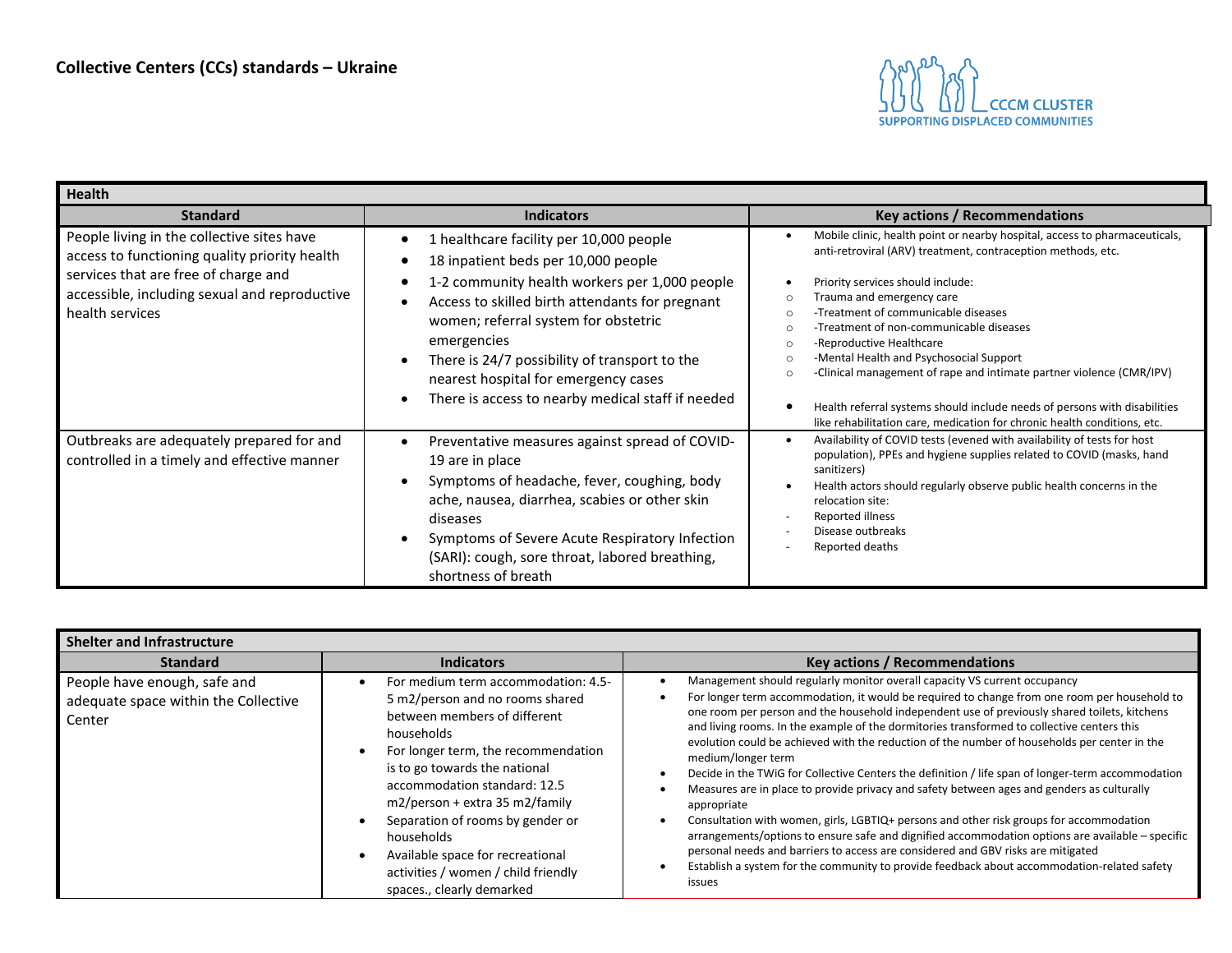

|                                                                                                                                                                            | Rooms partitioned and with lock<br>Lighting available in rooms and<br>communal spaces (latrines, washing<br>facilities, cooking areas, surroundings<br>etc.)<br>Dedicated space for cooking and<br>storage of food / NFIs<br>Women, girls, LGBTIQ+ persons and<br>other at-risk groups are consulted on<br>what type of shelter/room<br>arrangement would feel safest | Consider separate, confidential and non-stigmatizing spaces in registration, greeting and transit<br>centers for engaging with those who may have been exposed to or are at risk of GBV. Ensure<br>reception areas for new arrivals are equipped with a GBV specialist or with a focal point person<br>who can provide referrals for immediate care of survivors (including those who disclose violence<br>that occurred prior to flight or in transit and/or those encountering ongoing violence), including<br>trained interpreters so that families members or strangers do not have to interpret, Refer to the<br>Guidance on mainstreaming gender and diversity in shelter programs                                                                                                                                |
|----------------------------------------------------------------------------------------------------------------------------------------------------------------------------|-----------------------------------------------------------------------------------------------------------------------------------------------------------------------------------------------------------------------------------------------------------------------------------------------------------------------------------------------------------------------|-------------------------------------------------------------------------------------------------------------------------------------------------------------------------------------------------------------------------------------------------------------------------------------------------------------------------------------------------------------------------------------------------------------------------------------------------------------------------------------------------------------------------------------------------------------------------------------------------------------------------------------------------------------------------------------------------------------------------------------------------------------------------------------------------------------------------|
| The CC and its facilities are accessible<br>for pregnant women and people with<br>disabilities                                                                             | • The following infrastructure are<br>accessible: evacuation pathways,<br>pathways to facilities, latrines,<br>water points, showers, any<br>distribution or collection area,<br>confidential area, or activity area                                                                                                                                                  | The following elements of the CCs should be in place and the following requirements should be<br>met:<br>External ramp with a ratio 1:12 (height: length)<br>$\circ$<br>electronic doorbells<br>$\circ$<br>width of doors should be not less than 0.9 m<br>$\circ$<br>elevators (AND/OR external elevators for each entry to the building, i.e. elevators from the ground<br>$\circ$<br>level to the level of entrances to the building) with the following parameters of the interior space:<br>width 1.1 m; depth 1.4m<br>horizontal bars on doors<br>$\circ$<br>width of a kitchen space should be not less than 2.3m<br>$\circ$<br>tactile stripes and plates on main surfaces<br>$\circ$<br>Complaints on the lack of accessibility and use in autonomy/dignified manner of facilities are<br>monitored / assessed |
| Heating system and electricity are in<br>place                                                                                                                             | Electricity is functional, with no<br>blackout / overheating generators<br>Heating system is functioning                                                                                                                                                                                                                                                              | Temperatures should be high enough to protect residents from the of cold: 18 °C is a safe and well-<br>balanced indoor temperature and not less than +22 °C for premises of a corner type (premises that<br>have 2 external walls, i.e., rooms that are located at the corner of the building)<br>Vulnerable people such as elderly should be granted with warmer temperatures                                                                                                                                                                                                                                                                                                                                                                                                                                          |
| A building should be structurally solid,<br>without visible damages of its<br>structural elements (walls, roofing<br>system, foundation, etc.) and<br>engineering systems. | No leakages, presence of<br>ventilation / good airflow, absence<br>of mold, lockers/door handle's<br>function                                                                                                                                                                                                                                                         |                                                                                                                                                                                                                                                                                                                                                                                                                                                                                                                                                                                                                                                                                                                                                                                                                         |

<span id="page-7-0"></span>

| Protection |                   |                                              |
|------------|-------------------|----------------------------------------------|
| Standard   | <b>Indicators</b> | <b>recommendations</b><br><b>Key actions</b> |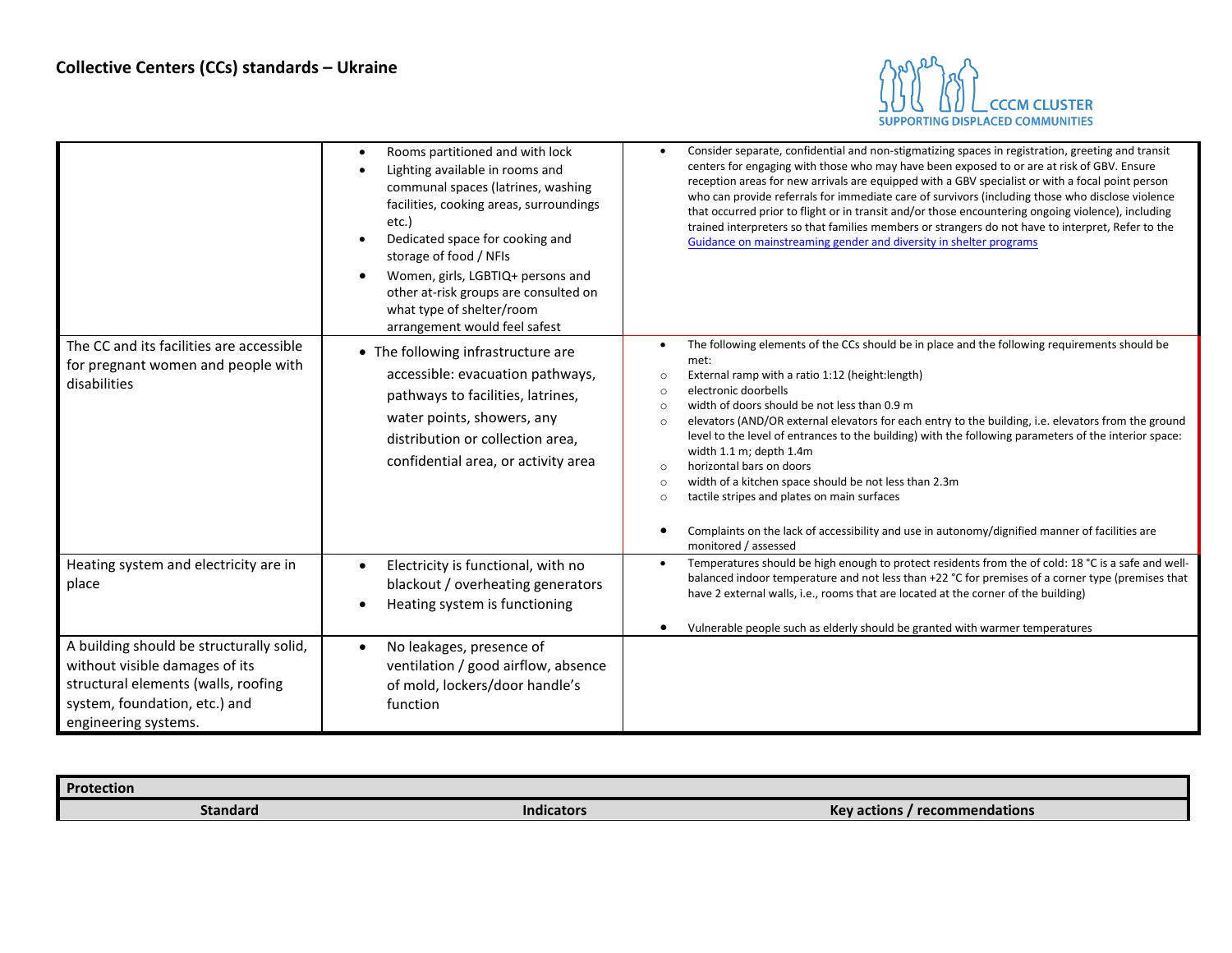

| Protection Services are available, accessible,<br>multilingual and people are informed about<br>their availability in the collective center<br>There are sufficient protection measures in<br>place for persons with specific needs and<br>increased vulnerabilities, integrating gender,<br>age, and diversity approaches | Safe and confidential referral pathway is<br>$\bullet$<br>available to comprehensive GBV services <sup>4</sup> , all<br>center staff are trained on how to appropriately<br>respond to any disclosure of GBV (using the GBV<br>Pocket Guide, "How to support survivors of<br>gender-based violence when a GBV actor is not<br>available in your area") and refer to these<br>services<br>Child friendly spaces are available (including in<br>$\bullet$<br>the proximity of the CC)<br>Women and girls' safe spaces are available, with<br>$\bullet$<br>female staff (including in the proximity of the CC)<br>Inclusive participation of all people in their<br>diversity in the Collective center, including<br>women, LGBTIQ+ persons, persons with | Information stands with materials on available services in the center and in<br>$\bullet$<br>the settlement where it is located; complaint and feedback mechanism;<br>integration with services in the community (free legal aid centers; social<br>protection departments; child protection services etc.)<br>Special attention is given to people with specific needs by CC management<br>and other service providers<br>Consultation with and information to women, girls, LGBTIQ+ persons and<br>$\bullet$<br>other risk groups on protection, PSEA and GBV services in the CC. Refer to<br><b>IASC GBV Guidelines for guidance</b>                                                                                                                                                                                                                                                         |
|----------------------------------------------------------------------------------------------------------------------------------------------------------------------------------------------------------------------------------------------------------------------------------------------------------------------------|--------------------------------------------------------------------------------------------------------------------------------------------------------------------------------------------------------------------------------------------------------------------------------------------------------------------------------------------------------------------------------------------------------------------------------------------------------------------------------------------------------------------------------------------------------------------------------------------------------------------------------------------------------------------------------------------------------------------------------------------------------|-------------------------------------------------------------------------------------------------------------------------------------------------------------------------------------------------------------------------------------------------------------------------------------------------------------------------------------------------------------------------------------------------------------------------------------------------------------------------------------------------------------------------------------------------------------------------------------------------------------------------------------------------------------------------------------------------------------------------------------------------------------------------------------------------------------------------------------------------------------------------------------------------|
| Protection and Safe Spaces: Individual and<br>gender-responsive protection counseling and<br>assistance is provided with due regards to<br>confidentiality and in a safe environment                                                                                                                                       | disabilities and persons with specific needs<br>Protection prevention measures and gender-<br>responsive are in place<br>Rooms that ensure adequate, safe, and<br>confidential provision of protection services and<br>adjusted to the different needs of women, girls,<br>men, boys, LGBTIQ+ persons and persons with<br>disabilities are available (including in the<br>proximity of the CC)                                                                                                                                                                                                                                                                                                                                                         | Consultation with women, girls, LGBTIQ+ persons and other risk groups on<br>$\bullet$<br>safe spaces<br>Gender-and-age responsive sensitization activities and awareness-raising on<br>protection and GBV, reporting mechanism in place, referral system<br>established, including GBV and PSEA                                                                                                                                                                                                                                                                                                                                                                                                                                                                                                                                                                                                 |
| Security incidents, incidents of violence within<br>households, between households or between<br>distinct groups from within the resident's<br>population (gender-based violence, alcohol<br>abuse etc.) are avoided or mitigated                                                                                          | Law and order granted. Police responds to<br>incidents<br>Safety audits regularly completed in<br>collaboration with GBV Sub-Cluster<br>Police/security personnel in the area include<br>$\bullet$<br>female personnel and all are trained on GBV,<br><b>PSEA and Protection</b><br>Order in CC maintained through established<br>$\bullet$<br>internal rules and gender-sensitive Code of<br>Conduct (CoC)<br>Psychological / case management services are<br>available (including through multilingual hotlines<br>and women staff) integrating gender, age, and<br>diversity perspectives                                                                                                                                                           | All spaces are routinely monitored for safety<br>The residents are consulted on security concerns, and if needed set up a<br>$\bullet$<br>community-based security mechanism<br>A gender-balanced community safety group is responsive is available<br>$\bullet$<br>Women police staff trained on gender and GBV<br>CC committee has set up a security system (i.e., security volunteer, visiting<br>hours are mentioned in the resident code of conduct)<br>PWSN have been consulted regarding these mechanisms and their feedback<br>$\bullet$<br>taken into consideration<br>Security measures need to be adequate and the same as in other residential<br>$\bullet$<br>areas in the locality<br>If determined by gender-balanced community safety groups, additional<br>police support as needed<br>Information on protection, GBV and PSEA services and hotlines<br>disseminated in the CC |
| Peaceful coexistence activities with host<br>communities are in place                                                                                                                                                                                                                                                      | Positive interaction between displaced<br>population and host community                                                                                                                                                                                                                                                                                                                                                                                                                                                                                                                                                                                                                                                                                | Information on protection, GBV and PSEA services and hotlines<br>$\bullet$<br>disseminated in the CC<br>Sensitization activities and events involving both host community and CC<br>(equally women and men) residents carried out                                                                                                                                                                                                                                                                                                                                                                                                                                                                                                                                                                                                                                                               |

<sup>&</sup>lt;sup>4</sup> For more information on essential GBV services and women and girls' safe space, see the [Interagency Minimum Standards for GBV in Emergencies Programming.](https://gbvguidelines.org/en/)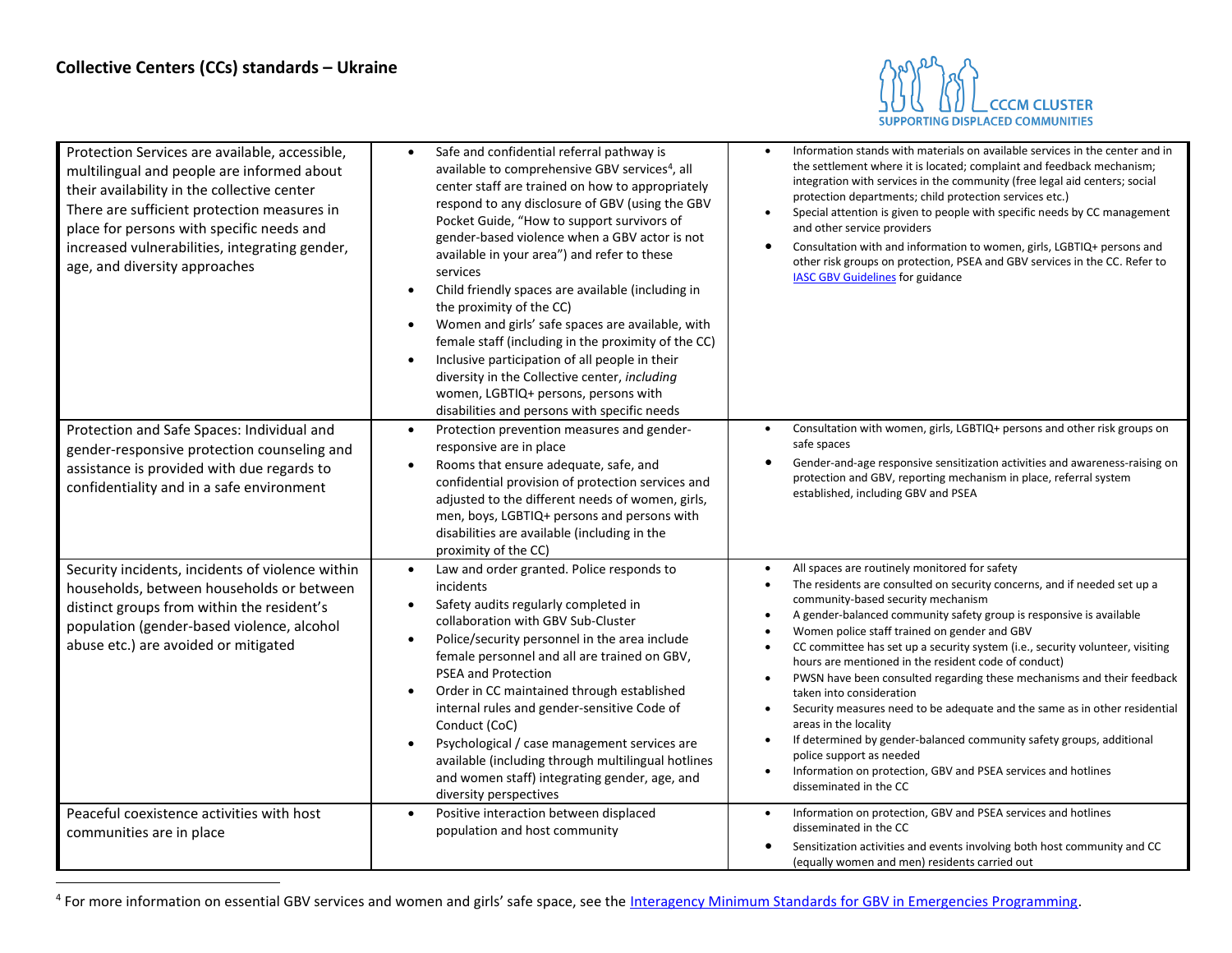

|                                                                                                                                                                                                                            | Law and order maintained. Police is responding<br>to incidents                                                                                                                            |                                                                                                                                                                                                              |
|----------------------------------------------------------------------------------------------------------------------------------------------------------------------------------------------------------------------------|-------------------------------------------------------------------------------------------------------------------------------------------------------------------------------------------|--------------------------------------------------------------------------------------------------------------------------------------------------------------------------------------------------------------|
| People have access to documentation<br>People have access to replacement of lost<br>identity documents                                                                                                                     | State services are available and adjusted to the<br>different needs and barriers faced by gender,<br>age, disability, and migratory status<br>Legal aid is provided                       | Consultation with women, girls, LGBTIQ+ persons and other risk groups on<br>barriers to access to documentation<br>Legal aid in necessary cases is free of charge and integrating GBV and<br>gender services |
| Housing units or apartments available are<br>specifically allocated to single female headed<br>households in the collective center and<br>persons with disabilities in need of assistance/<br>calm area /area safe to move | Up to 4 housing units or 1 apartment specifically<br>allocated for single female headed households<br>and persons with disabilities in need of<br>assistance/ calm area/area safe to move |                                                                                                                                                                                                              |
| Housing units / apartments are available for<br>HH in need of emergency relocation in<br>collective center, including women and men<br>single-parent households                                                            | 5% of the total number of housing units                                                                                                                                                   |                                                                                                                                                                                                              |

<span id="page-9-0"></span>

| <b>Education</b>                                                                                                       |                                                                                                                                                                                                                                                                                                                                      |                                                                                                                                                                                                                                                                                                                                                                                                                                                                                                                                                                                                                                                                                                                                                                                                                                                                                                                                                                                                                                      |
|------------------------------------------------------------------------------------------------------------------------|--------------------------------------------------------------------------------------------------------------------------------------------------------------------------------------------------------------------------------------------------------------------------------------------------------------------------------------|--------------------------------------------------------------------------------------------------------------------------------------------------------------------------------------------------------------------------------------------------------------------------------------------------------------------------------------------------------------------------------------------------------------------------------------------------------------------------------------------------------------------------------------------------------------------------------------------------------------------------------------------------------------------------------------------------------------------------------------------------------------------------------------------------------------------------------------------------------------------------------------------------------------------------------------------------------------------------------------------------------------------------------------|
| <b>Standard</b>                                                                                                        | <b>Indicators</b>                                                                                                                                                                                                                                                                                                                    | Key actions / Recommendations                                                                                                                                                                                                                                                                                                                                                                                                                                                                                                                                                                                                                                                                                                                                                                                                                                                                                                                                                                                                        |
| Boys and girls have<br>equitable access to<br>education regardless of<br>gender, language, ethnicity,<br>or disability | There are no boys and girls in the<br>relocation site that are not<br>attending school<br>Enrollment in nearby school with<br>due consideration of proximity<br>and overcrowding, or<br>accessibility to online education<br>Alternatively, safe, protective<br>temporary learning space on site<br>with involvement of IDP teachers | IDP population enrollment in host schools is the preferred modality by Ministry of Education & Science. Specific<br>challenges affecting girls and boys to access are identified and addressed<br>Local Department of Education & Science is in-charge of distribution of learners to the specific schools<br>Gender-responsive code of conduct and training for teachers to address sexual harassment, GBV, and abuse<br>Special provision for unaccompanied and separated children (UASC)<br>Child Safeguarding mechanism in place<br>GBV risk mitigation at education facilities and on the route in place<br>Education modalities are adapted for children with different learning needs<br>For children with different learning needs: adapted curriculum, assistance, reasonable accommodations for access to<br>information and communication, accessible and safe building and latrines, transportation etc.<br>Referral pathways are in place for female and male survivors of school-related gender-based violence (SRGBV) |
| Adults have access to life<br>skill trainings or capacity-<br>building in support of<br>livelihoods, etc.              |                                                                                                                                                                                                                                                                                                                                      | Developed and targeted with and for women and men to ensure safe and appropriate activities<br>Consultation with women, girls, LGBTIQ+ persons, men, persons with disabilities on training modalities<br>Involve and support women in the community who could support girls in school and be involved in teaching and/or<br>mentoring<br>Promote incentives for men (fathers, male caregivers) to be involved in care work and education                                                                                                                                                                                                                                                                                                                                                                                                                                                                                                                                                                                             |

<span id="page-9-1"></span>

| <b>Food and Non-Food Items</b> |                   |                                      |
|--------------------------------|-------------------|--------------------------------------|
| <b>Standard</b>                | <b>Indicators</b> | <b>Key actions / Recommendations</b> |